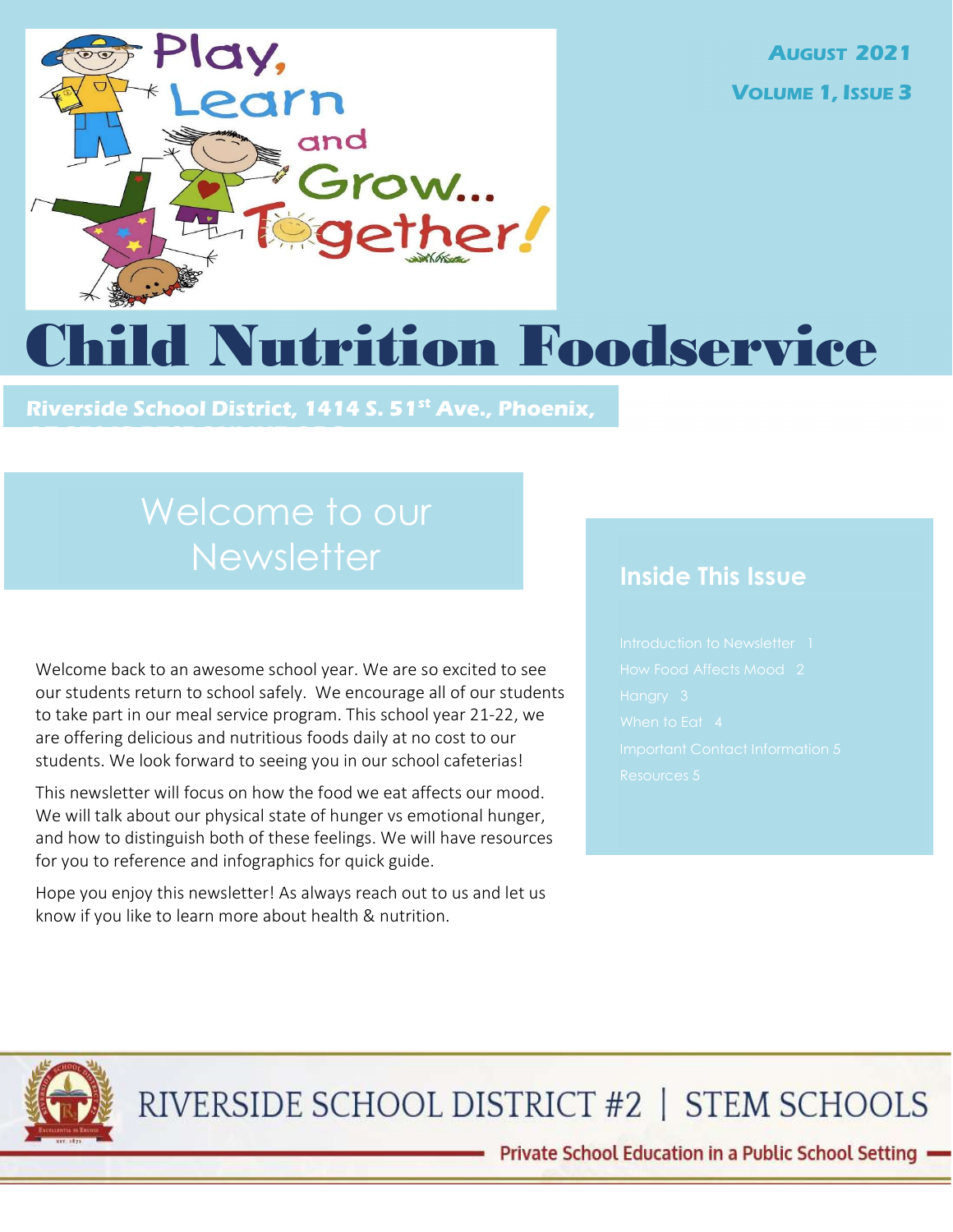### Child Nutrition Foodservice



# How Food Affects Mood

Research suggests that not only can the food you eat affect your mood, but that your mood may influence the foods you choose to consume. Enjoying a wide variety of vegetables, fruits, nuts, seeds, wholegrain cereals, legumes, low-fat dairy, lean meat and oily fish, for instance, is associated with reductions in mood swings, depression and anxiety.

A renowned doctor and director of nutritional & lifestyle psychiatry at Massachusetts General Hospital explains in a Harvard published blog how human microbiome (gut environment) is a community of different bacteria that has coevolved with humans to be beneficial to both a person and the bacteria. [1]

You are probably asking what does my gut have to do with my mood? A lot! 90% of the serotonin receptors are located in your gut. Serotonin is the neurotransmitter that affects your emotions, sleep, appetite, memory, and other important functions. [1]

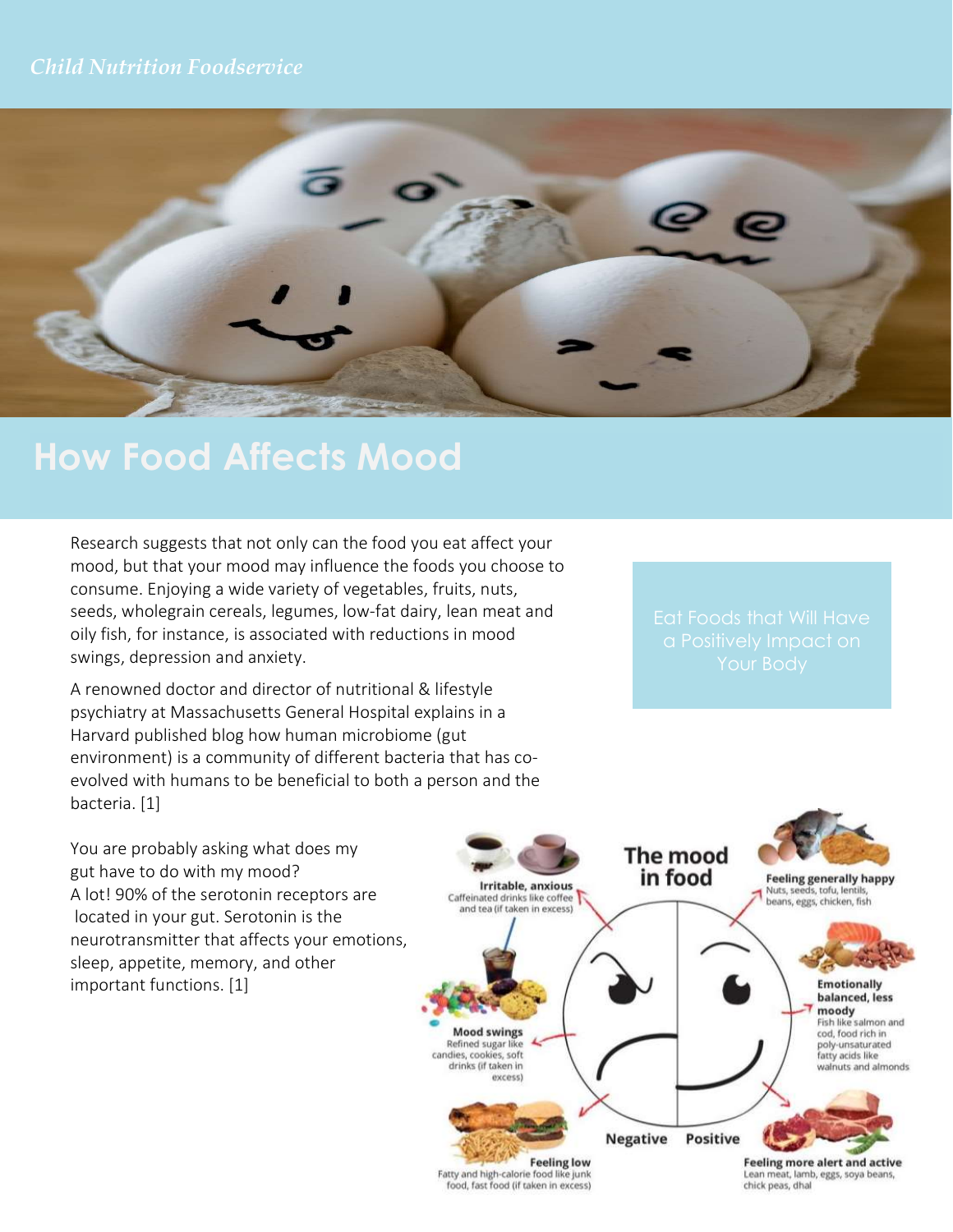han  $\sim$ (han-gree) adj

a state of anger caused by lack of food; hunger causing a negative change in emotional state.

# It seems "hangry" isn't just a made-up term.

Psychological factors are not always the case for negative mood state and stress. Metabolic factors related to poor eating behavior impacts our mood. Based on a case study, professor Francesco Leri, explains that poor mood and poor eating can become a vicious cycle. Not eating properly can cause a drop in mood, and this mood can cause a loss in appetite. Constantly missing meals and constantly experiencing this stressor will have a significant affect on our emotional state on a more constant level. [2]



Nutrition Tip: Don't skip meals (Breakfast, Lunch, Dinner). Eat mindfully, listen to your body, and eat nutritious foods.

Breakfast will help you start your day. You will be more alert and focused to learn in class.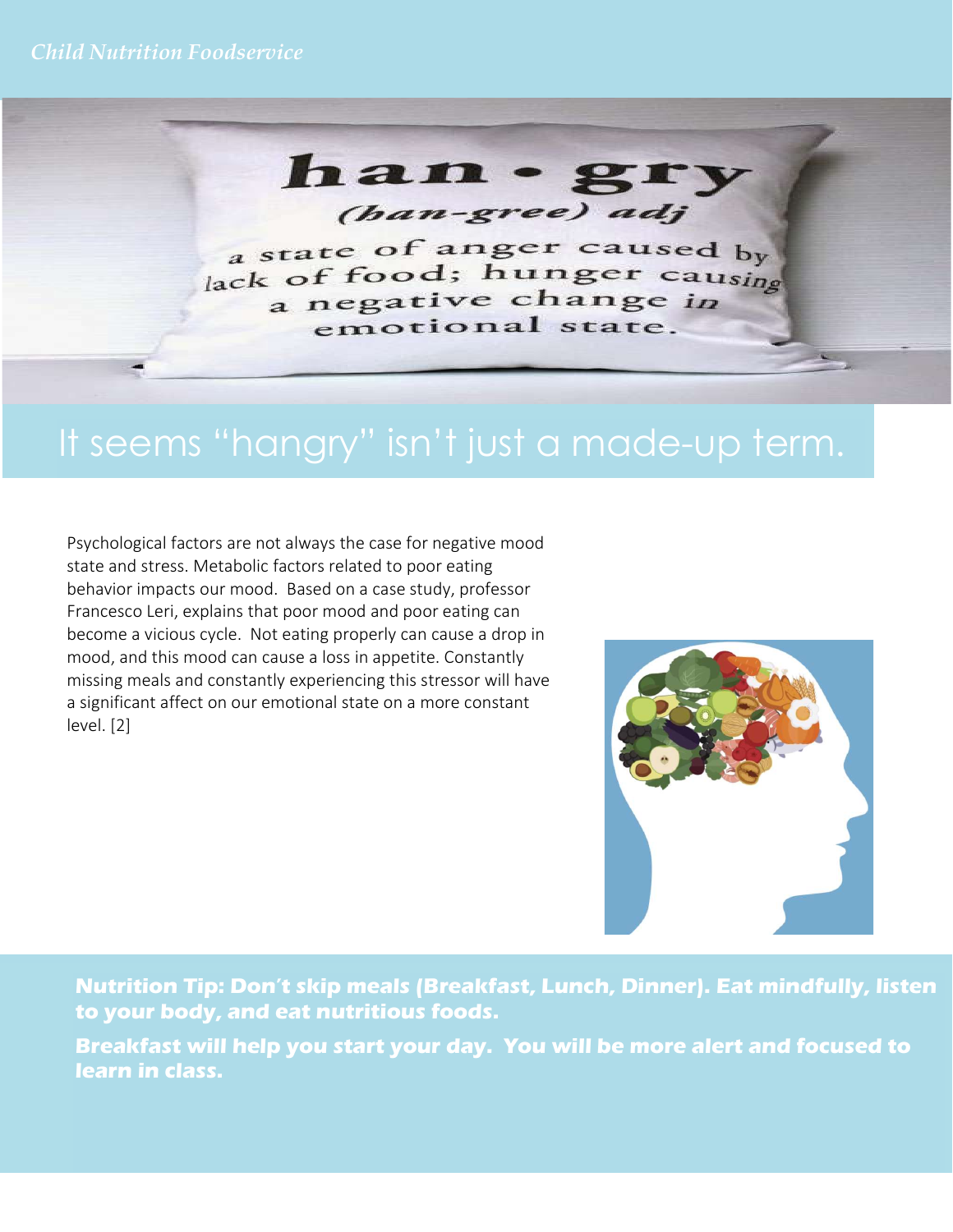

# When to Eat